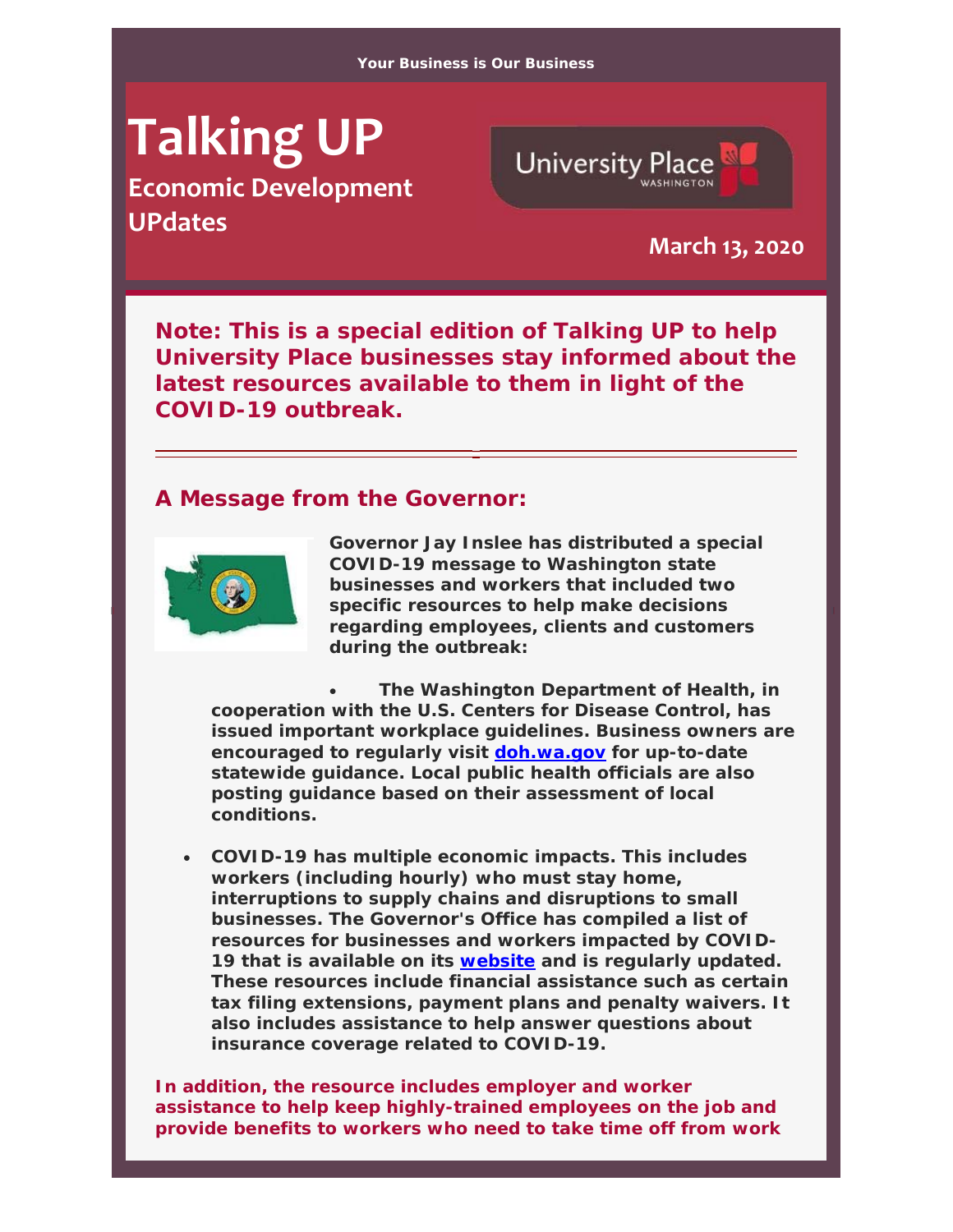**due to serious illness or to care for a family member with a serious health condition.**

### **SBA Announces New Loan Assistance Program**

**The Small Business Administration has announced it will work directly with state governors to provide targeted, low-interest disaster recovery loans for working capital to small businesses that have been severely impacted by the coronavirus outbreak.** 

**The SBA's Economic Injury Disaster Loans offer up to \$2 million in assistance for a small business. These loans can provide vital economic support to small businesses to help overcome the temporary loss of revenue they are experiencing.** 



**Specifically:** 

- **These SBA loans are available to small businesses and private, non-profit organizations in designated areas of a state or territory to help alleviate economic injury caused by the Coronavirus (COVID-19).**
- **SBA's Office of Disaster Assistance will coordinate with the governor to submit the request for Economic Injury Disaster Loan assistance.**
- **Once a declaration is made for designated areas within a state, the information on the application process for Economic Injury Disaster Loan assistance will be made available to all affected communities.**
- **These loans may be used to pay fixed debts, payroll, accounts payable and other bills that can't be paid because of the disaster's impact. The interest rate is 3.75 percent for small businesses without credit available elsewhere; businesses with credit available elsewhere are not eligible. The interest rate for non-profits is 2.75 percent.**
- **SBA offers loans with long-term repayments in order to keep payments affordable, up to a maximum of 30 years. Terms are determined on a case-by-case basis, based upon each borrower's ability to repay.**

**For additional information, please contact the SBA disaster assistance customer service center at 800.659.2955 (TTY: 800.877.8339) or e-mail disastercustomerservice@sba.gov.**

# **Staffing Solutions**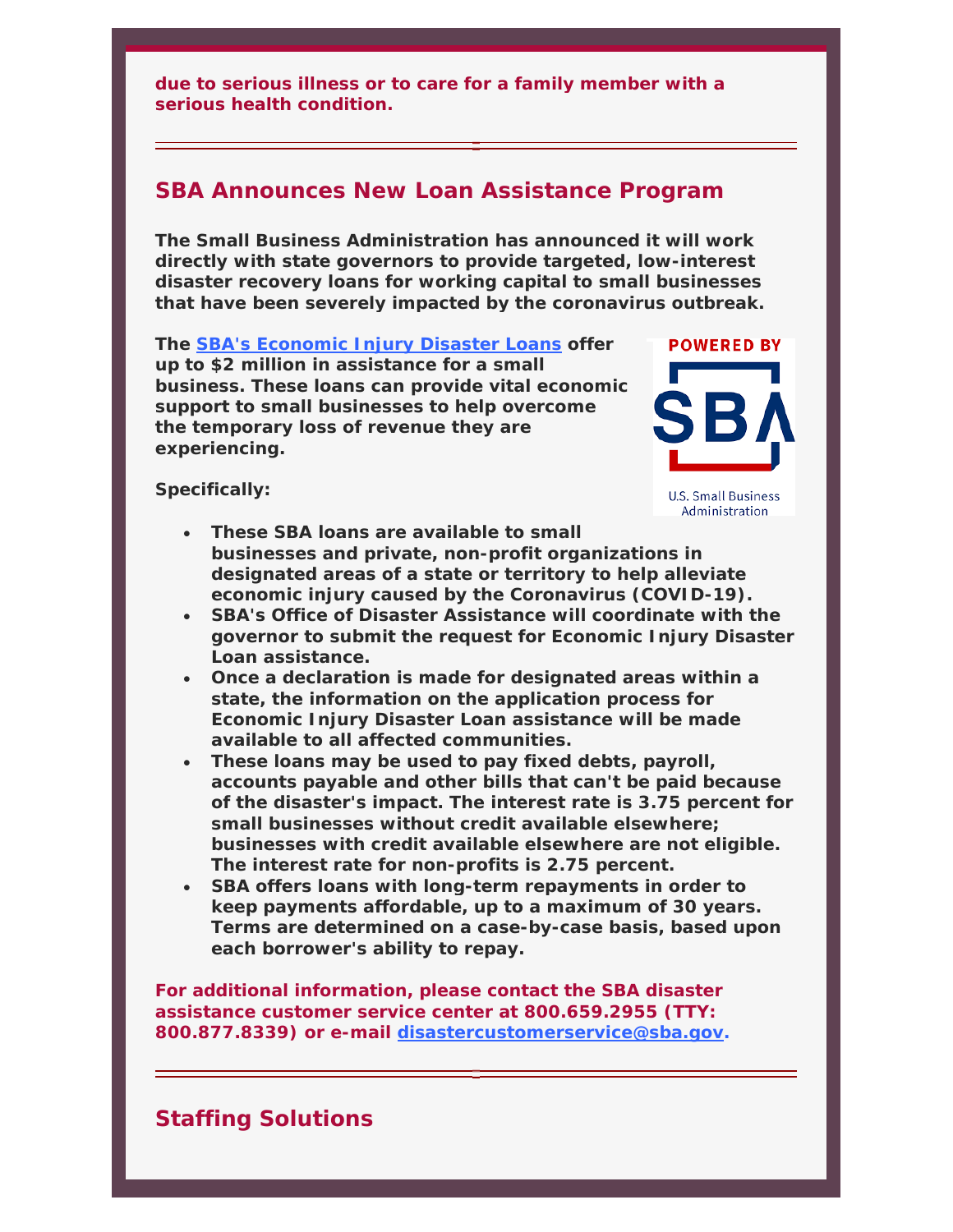**As the coronavirus spreads, business owners and managers should be prepared for employee sick days. Be sure your sick leave policies are up to date by understanding Washington's paid sick leave law. If possible, consider telework options or if necessary, scale back your hours rather than close completely due to personnel shortages.**



**Depending on the length of the outbreak, you may also consider participation in the Washington Employment Security Department's SharedWork program.** 

**According to the department:**

- **A SharedWork plan can involve as few as two employees or up to all eligible employees at a company. To be eligible for a SharedWork benefit, a participating employee's hours can be reduced by no more than 50 percent. Fringe benefits (health, retirement, paid vacation, holiday pay and sick leave), if offered before a SharedWork plan is established, must be maintained and may be reduced only if the same reductions exist for other employees who are not participating in SharedWork.**
- **Employees work a reduced work week, and if eligible, receive a portion of their unemployment benefit. For example, if employees working 40 hours a week are reduced by 20 percent (or eight hours), they could receive 20 percent of their unemployment weekly benefit entitlement, in addition to the 32 hours of regular hourly earnings. This enables employers to save money by lowering their payroll costs while retaining a skilled work force. Employees are spared the hardships of full unemployment, receiving more net income than they would if they were fully laid off.**
- **A SharedWork plan can last up to 12 months. If a plan expires, the company can reapply for another year. Only permanent full- and part-time workers who are eligible to receive regular unemployment benefits in Washington state are eligible for SharedWork. The program is not intended for employees paid on any basis other than hourly.**

**Interested employers can learn more about the program online at www.SharedWorkWA.com, by calling 800.752.2500 or by emailing sharedworkplansect@esd.wa.gov.**

#### **Am I Covered?**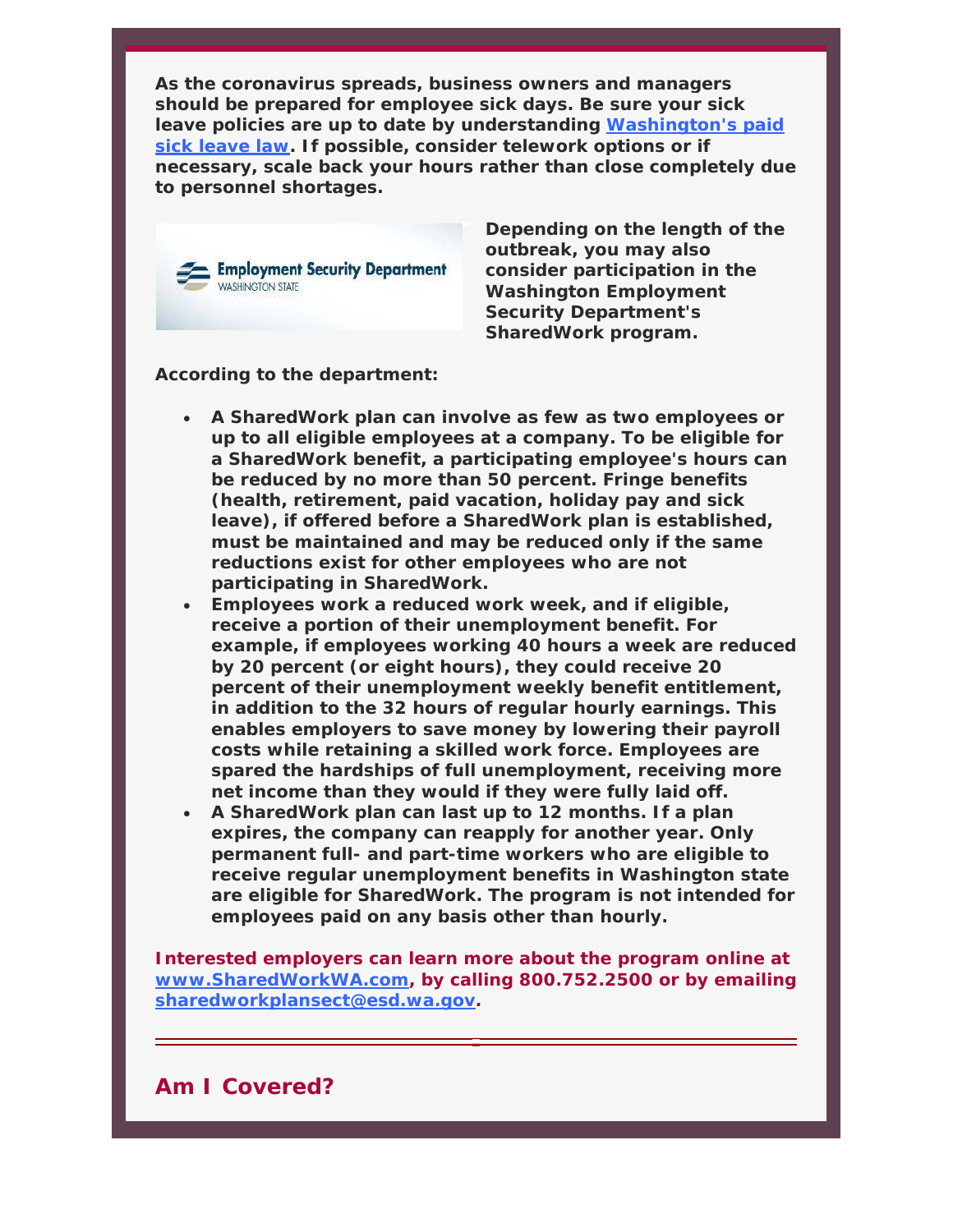**If you are wondering if your business is eligible for insurance coverage due to the outbreak of the coronavirus (COVID-19), the Washington State Office of the Insurance Commissioner advises business owners that to be covered against any business losses due to a communicable disease, such as COVID-19, you would need to have purchased an additional endorsement to your policy.**



**Contact your insurance agent or insurance company directly to find out if you already have this added coverage. If you don't and would like to buy it, you can contact your insurance agent or company to see if it's available. But if you didn't buy the added endorsement prior to the outbreak, the insurer may not want to sell you the endorsement.**

**If you have questions, contact your insurer directly or the Insurance Commissioner's Office at 800.562.6900.** 

# **Additional Resources**

**Jennifer Hales, public safety administrator for the City of U.P., urges business owners and managers to stay abreast of all the latest developments regarding the coronavirus outbreak.**

**"We will continue to update the City's media channels including the website, UPTV, Facebook, Instagram and Twitter with the latest news. But we also encourage people to visit the Centers for Disease Control, the Tacoma-Pierce County Health Department and the Washington State Department of Health." These sites update regularly so you can rely on them as trusted sources of the most up-to-date information.**



**The City of University Place is making operational changes to mitigate risks to business owners, residents and City staff. Stakeholders are encouraged to conduct City business or ask questions by** 

**phone or by email and to call ahead prior to a planned visit to City Hall. Email and phone numbers for City staff are available on the Staff Directory or Who To Call pages at www.CityofUP.com.** 

**Many City events may be postponed or rescheduled for the foreseeable future. Changes may happen quickly, so be sure to check the website for updates or connect with event organizers or contacts prior to heading to an event.**